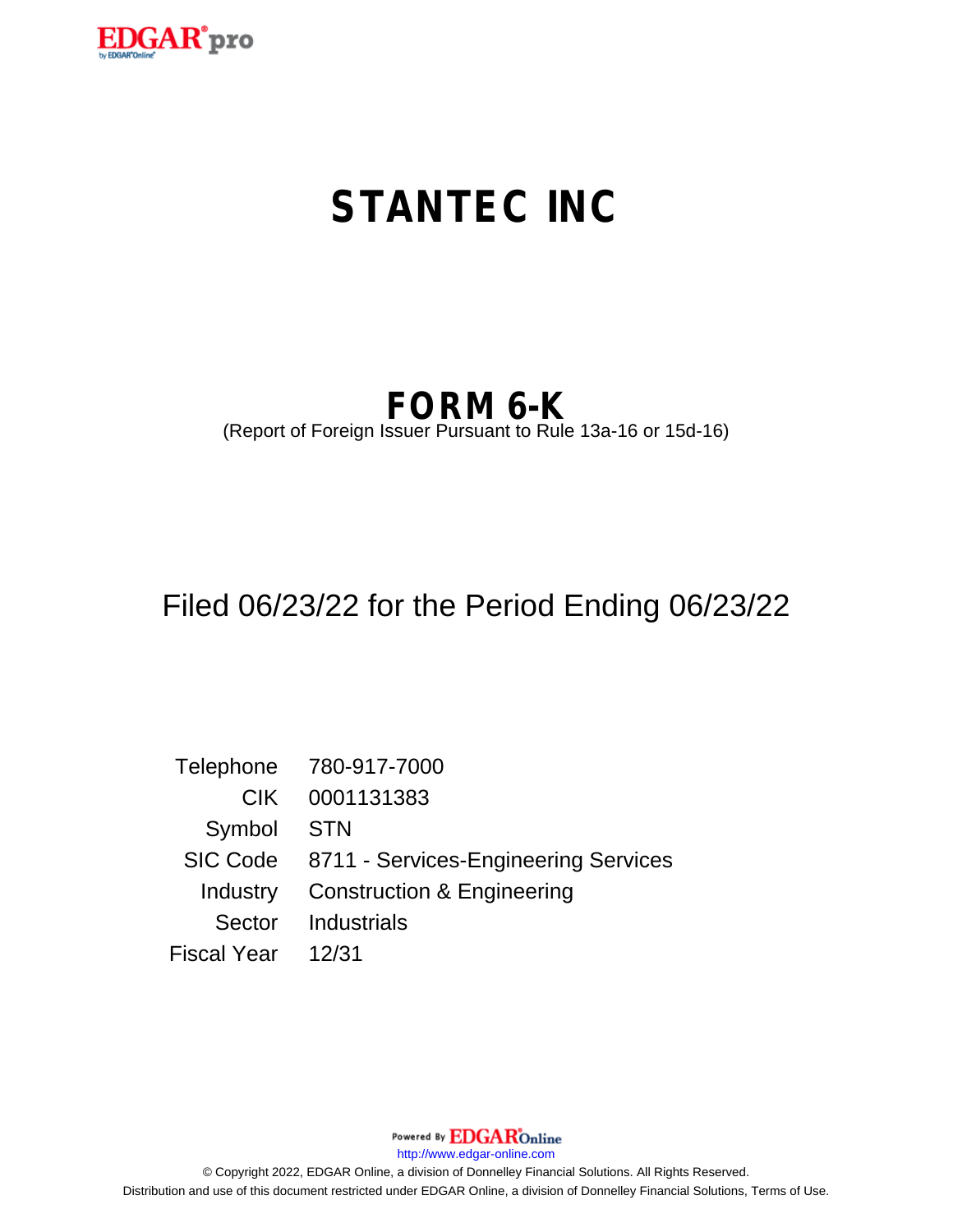## **UNITED STATES** SECURITIES AND EXCHANGE COMMISSION Washington, D.C. 20549

### FORM 6-K

REPORT OF FOREIGN PRIVATE ISSUER PURSUANT TO RULE 13a-16 OR 15d-16 UNDER THE SECURITIES EXCHANGE ACT OF 1934

For the month of June 2022

Commission File Number: 001-32562

**STANTEC INC.** (Translation of registrant's name into English)

400-10220 103 Avenue NW Edmonton, Alberta Canada T5J 0K4 (Address of principal executive office)

Indicate by check mark whether the registrant files or will file annual reports under cover of Form 20-F or Form 40-F. Form  $20-F$  | Form  $40-F$  | X |

Indicate by check mark if the registrant is submitting the Form 6-K in paper as permitted by Regulation S-T Rule  $101(b)(1)$ :

Indicate by check mark if the registrant is submitting the Form 6-K in paper as permitted by Regulation S-T Rule  $101(b)(7)$ :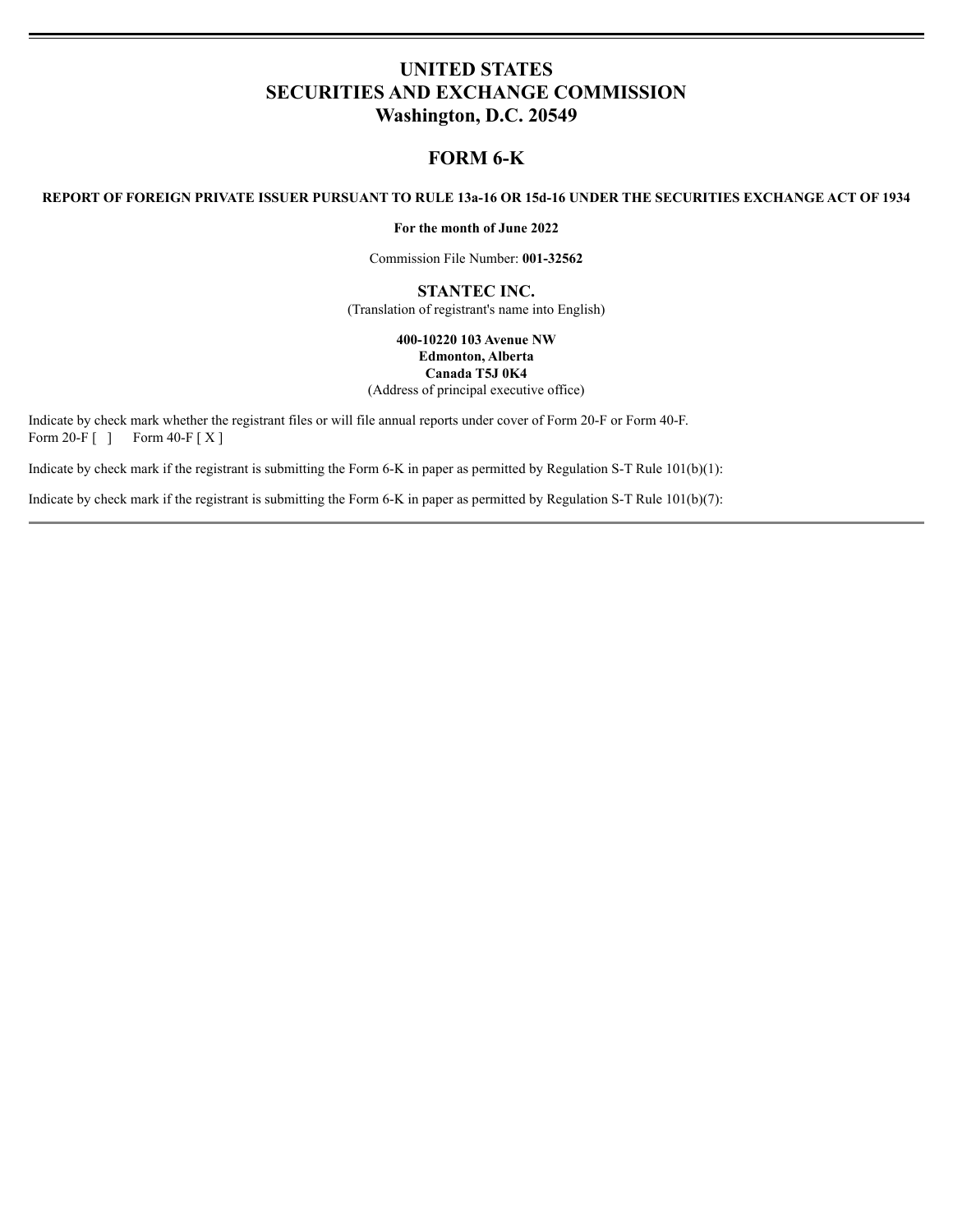#### **SIGNATURES**

Pursuant to the requirements of the Securities Exchange Act of 1934, the registrant has duly caused this report to be signed on its behalf by the undersigned, thereunto duly authorized.

> **STANTEC INC.** (Registrant)

Date: June 23, 2022 /s/ Theresa B. Y. Jang Theresa B. Y. Jang Executive Vice President and CFO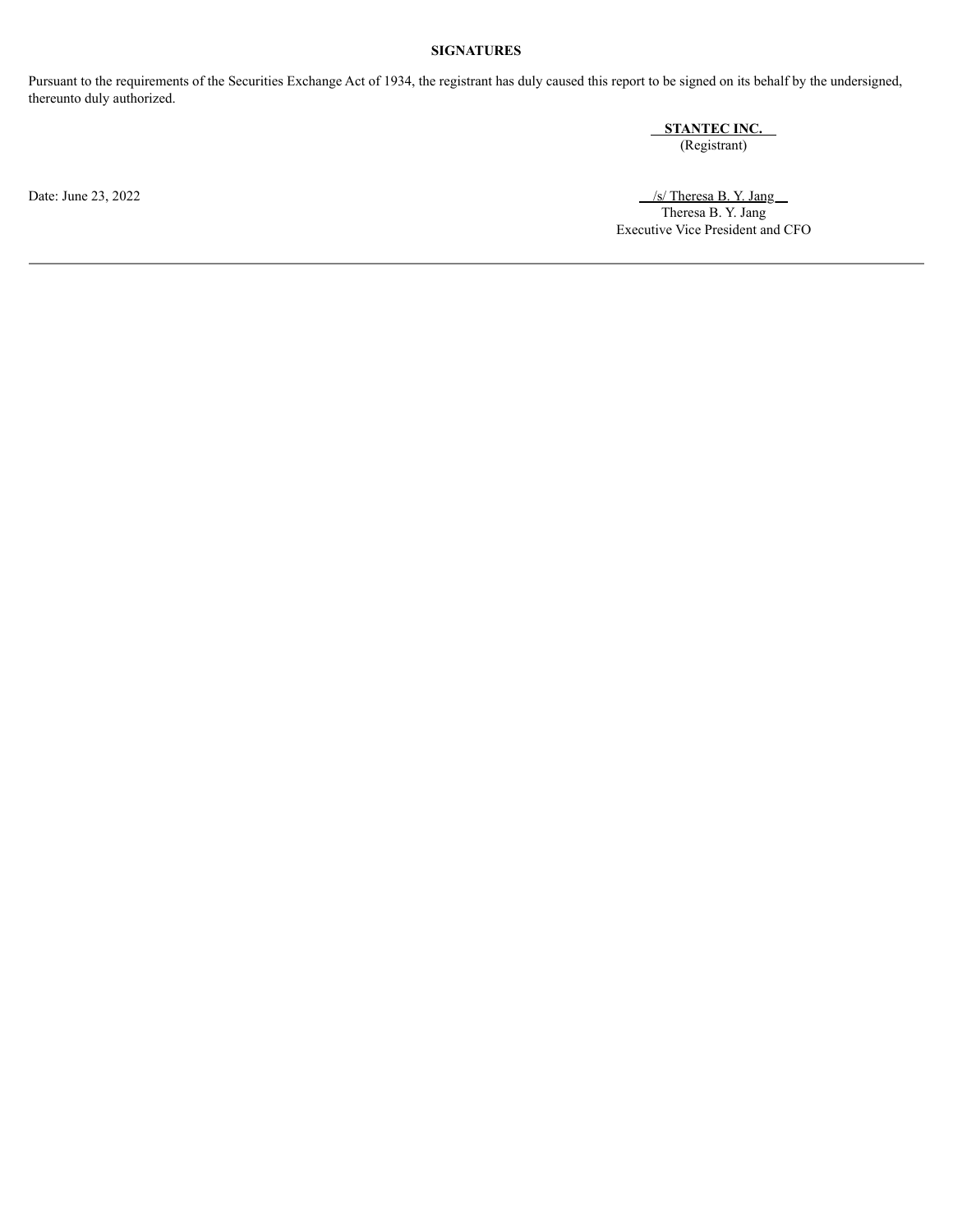#### **EXHIBIT INDEX**

#### **Exhibit Number Description**

[99.1](#page-4-0) Press [Release](#page-4-0) dated June 23, 2022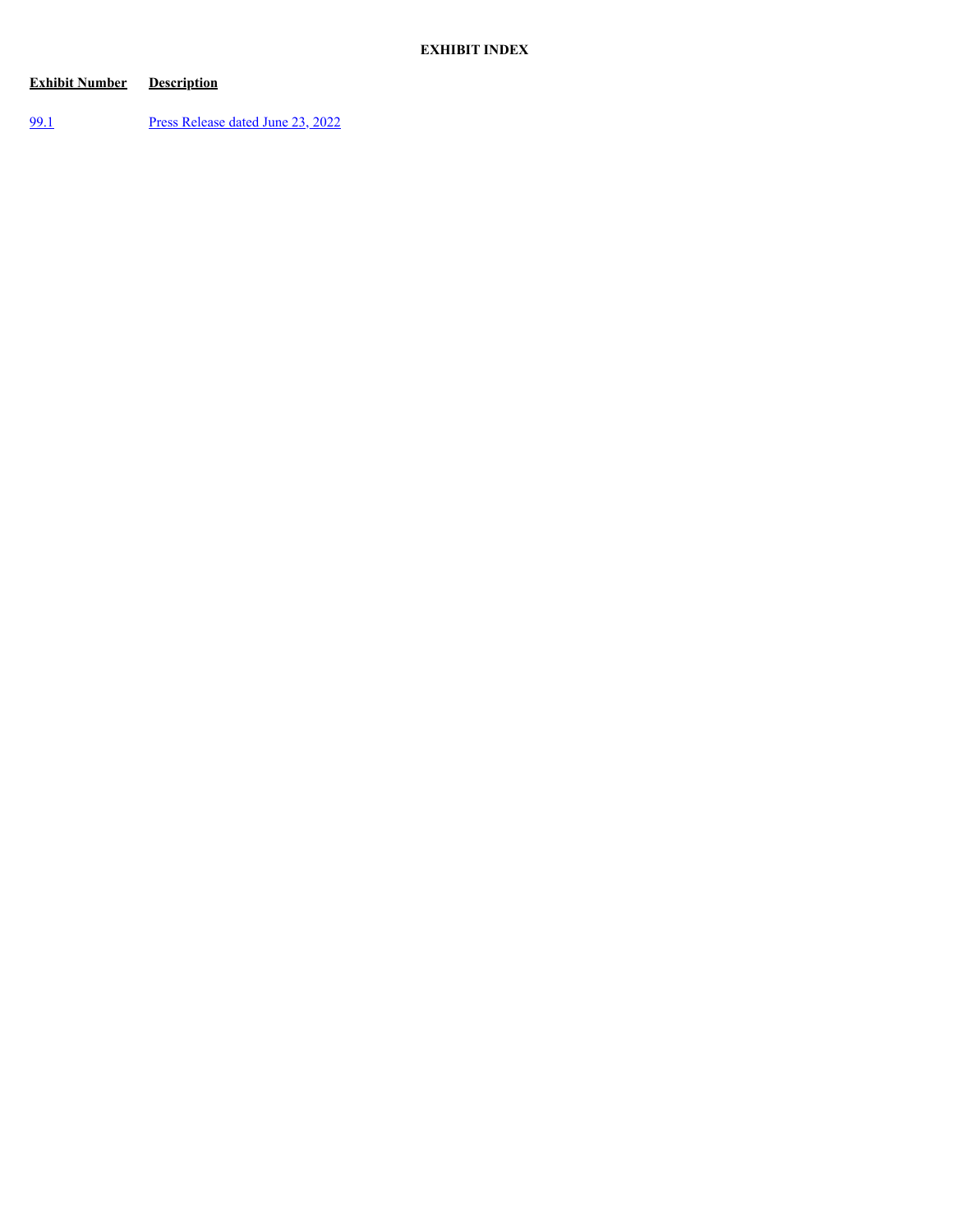### <span id="page-4-0"></span>**Stantec awarded engineering during construction and commissioning of Buffalo Pound Water Treatment Plant renewal project**

#### **Project will serve as a source of clean water for cities of Regina and Moose Jaw, Saskatchewan**

EDMONTON, Alberta and REGINA, Saskatchewan, June 23, 2022 (GLOBE NEWSWIRE) -- Stantec, a global leader in sustainable design and engineering, has been awarded the engineering during construction, and commissioning portions of the Buffalo Pound Water Treatment Plant Renewal Project (BPWTP) in Saskatchewan, as part of the Graham-Aecon Joint Venture. Together with its partners Graham, Aecon, and Associated Engineering (AE), Stantec led the engineering design of the \$273 million comprehensive upgrade to the BPWTP, using the progressive design-build delivery model. This is the first time this delivery model has been employed in Canada for water infrastructure.

The project is owned by the Buffalo Pound Water Treatment Plant Corporation (BPWTP Corporation) and is now proceeding with construction. It will deliver an upgraded water treatment plant for the 260,000 customers in the cities of Moose Jaw and Regina, plus users of SaskWater and Buffalo Pound Provincial Park. The BPWTP is located approximately 30 kilometers northeast of the City of Moose Jaw. Commissioned in 1955, the plant has undergone three major capacity and process improvements since its original construction, with the last capacity increase completed in 1989. The plant's infrastructure elements are nearing the end of their operational life-cycle and this renewal project will help tackle climate-related raw water conditions, evolving regulatory requirements, help prevent loss of water supply, and address dated water treatment technologies, all to simplify operations and increase capacity to meet future demands.

Stantec will be involved in construction inspections as well as start-up and commissioning activities. A key component of the project's overall engineering design was to reuse much of the existing infrastructure, reducing construction cost and minimizing the construction of a new building footprint.

"We're incredibly proud of our design team and partners for their work on this project," says Gillian Edwards, Stantec's design manager for the BPWTP renewal. "This is a live operating plant that can't experience long shutdown periods. Our design team has been working closely with our construction partners and the BPWTP Corporation to sequence construction and commissioning activities. This way we can ensure physical upgrades are completed with minimal impact to current water production."

"We are very excited to transition into this new phase of our Plant Renewal Project and to continue working with Stantec and the Graham-Aecon Joint Venture to ensure a successful outcome," says Ryan Johnson, president and CEO of Buffalo Pound Water Treatment Plant Corporation.

Stantec has completed an Issued for Construction (IFC) package for the Plant Renewal that includes updated treatment processes to address regulatory requirements into the future. Stantec's work on the first phase included design and regulatory approval support. Stantec's architects also collaborated with water treatment plant engineers to design a new administrative building for BPWTP Corporation staff. This building will connect the plant's operations, maintenance, and management groups, improving team cohesiveness.

The project is expected to be complete in 2025.

The Stantec-Graham-Aecon-AE partnership has delivered more than 30 alternative delivery projects together, valued at over \$2 billion combined. Approximately two-thirds of the Western Canadian population drinks water from treatment plants delivered by this group of consultants, who have completed projects in Saskatoon, Edmonton, Calgary, Winnipeg, and Vancouver. Other key projects completed by this team of partners includes the Regina Wastewater Treatment Plant Upgrade in Saskatchewan and the Bonnybrook Wastewater Treatment Plant Expansion Program in Calgary.

By viewing all aspects of water as an integrated system, Stantec is helping to confront global water challenges and accelerate the pathway to a more sustainable, reliable, and affordable future that provides improved water, energy, and infrastructure solutions. Learn more at stantec.com/water.

#### **About Stantec**

Communities are fundamental. Whether around the corner or across the globe, they provide a foundation, a sense of place and of belonging. That's why at Stantec, we always **design with community in mind**.

We care about the communities we serve—because they're our communities too. This allows us to assess what's needed and connect our expertise, to appreciate nuances and envision what's never been considered, to bring together diverse perspectives so we can collaborate toward a shared success.

We're designers, engineers, scientists, and project managers, innovating together at the intersection of community, creativity, and client relationships. Balancing these priorities results in projects that advance the quality of life in communities across the globe.

Stantec trades on the TSX and the NYSE under the symbol STN. Visit us at stantec.com or find us on social media.

#### *Cautionary Note Regarding Forward-Looking Statements*

This news release contains forward-looking statements regarding the project described above. Forward-looking statements also include any other statements that do not refer to historical facts. By their nature, forward-looking statements are based on assumptions and subject to inherent risks and uncertainties. There is a risk that the project described above may be delayed, cancelled, suspended or terminated. This could cause future results to differ materially from the forward-looking statements made in this news release. Except as may be required by law, Stantec undertakes no obligation to publicly update or revise any forward-looking statements. Forward-looking statements are provided herein for the purpose of giving information about the project referred to above and its *expected impact. Readers are cautioned that such information may not be appropriate for other purposes.*

Danny Craig Tanya Finney Ph (949) 632-6319 Ph: (403) 205-5791

**Media Contact Investor Relations Contact** Stantec Media Relations Stantec Investor Relations Stantec Investor Relations